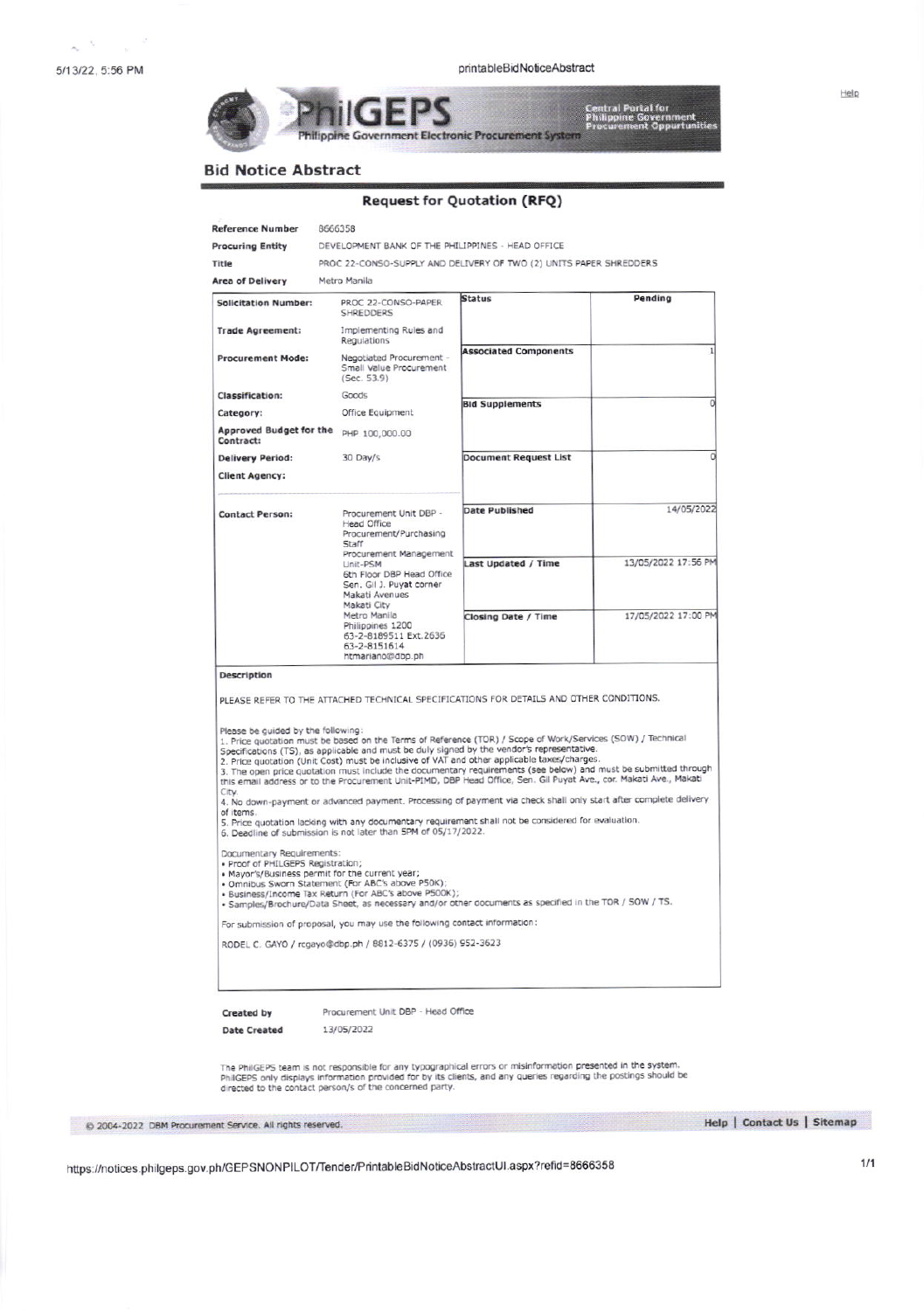#### Development Bank of the Philippines (DBP)

## **TECHNICAL SPECIFICATIONS**

Supply and Delivery of two (2) Units Paper Shredders - Small Value

# I. Approved Budget for the Contract: £100,000.00 at #50,000.00 per unit (VAT/Applicable Taxes Inclusive)

## II. Technical Specifications: (per attached Specifications)

#### III. Conditions of the Contract:

 $\frac{1}{2} \frac{1}{2} \frac{1}{2}$ on K

- 1. The Supplier shall ensure that the items delivered are in accordance with the specifications required by the DBP. DBP has the right to reject delivery if item/s delivered were found to be defective and not according to the required specifications/model.
- 2. The DBP may terminate/cancel the Purchase Order (PO) when the Supplier fails to deliver, perform and comply with its obligation.
- 3. Supplier shall provide on-site staff orientation/training for operation and maintenance of machine after delivery or upon confirmation of schedule by DBP.
- 4. Delivery Period: The Supplier shall deliver the items within thirty (30) calendar days after receipt of Notice to Proceed (NTP).

## 5. Point of Delivery:

|                    | <b>Delivery Location</b>                                                                                                                                                                | Quantity |
|--------------------|-----------------------------------------------------------------------------------------------------------------------------------------------------------------------------------------|----------|
| DBP Head<br>Office | DBP Building, Basement, Receiving Section of the Inventory Management<br>Unit-Procurement and Inventory Mgt. Dept. (IMU-PIMD), Sen. Gil J. Puyat<br>Ave. cor. Makati Ave., Makati City. | 1 Unit   |
| DBP Marikina       | No. 37 WRCC Building Dragon St. cor. Gil Fernando Ave., Midtown<br>Subdivision, San Roque, Marikina City                                                                                | 1 Unit   |

- 6. Interested Supplier/s must submit the following:
	- a) Proposal/Quotation with brochure or data sheet
	- b) Proof of PhilGEPS Registration
	- c) 2021 Mayor's/Business Permit
	- d) Omnibus Sworn Statement

#### IV. Warranty and Retention:

- 1. The Supplier warrants that the Goods supplied under the Contract are new, unused, of the most recent or current models except when the Technical Specifications required by DBP provides otherwise.
- 2. The Supplier further warrants that all Goods supplied under this Contract shall be free from defects.
- 3. Warranty: At least one (1) year warranty on parts and services upon receipt of unit/s by DBP.

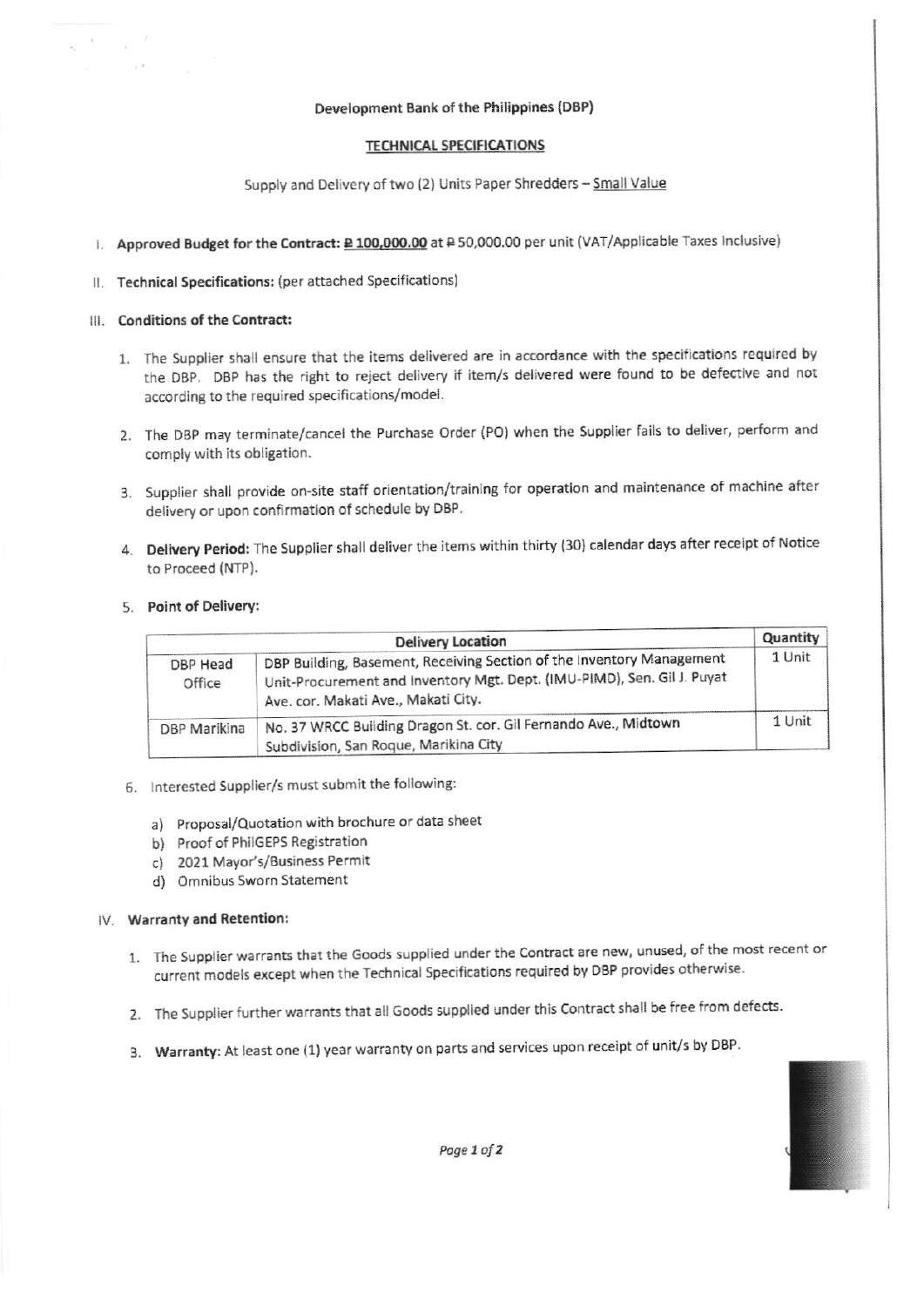- 4. The Supplier is required to provide retention money equivalent to 1% of the total Approved Budget for the Contract (ABC). The retention money shall only be released after one (1) year after issuance of Certificate of Completion/Acceptance. Provided, however, that the items delivered are free from patent and latent defects and all the conditions imposed under the contract have been fully met.
- 5. DBP shall promptly notify the Supplier in writing of any claims arising under this warranty (Notice of Defects). Upon receipt of such notice, the Supplier shall, within the period of ten (10) calendar days and with all reasonable speed, repair or replace the defective Goods or parts thereof, without cost to the Bank.
- 6. If the Supplier, having been notified, fails to remedy the defect(s) within the period specified, the Bank may proceed to take such remedial action as may be necessary, at the Supplier's risk and expense and without prejudice to any other rights which the Bank may have against the Supplier under the Contract and under the applicable law.

## V. Payment:

- 1. Payment shall be processed after completion of delivery and subject to complete documents for payment (i.e. Billing Statement/Statement of Account, as applicable).
- 2. For every day of delay, 1/10 of 1% (0.001) of the price of undelivered quantity shall be deducted from the payment, in case the Supplier fails to deliver the items on time. Once the cumulative amount of liquidated damages reaches ten percent (10%) of the amount of the PO, the DBP may rescind or terminate the contract, without prejudice to other courses of action and remedies open to it.



**RODEL C. GAYO** Acting Head, CAPEX Team, PU-PIMD Recommended by:

MGR, RAYMOND Q. CHANYONGCO Acting Head, PU-PIMD

Approved by:

**VP FE B. DELA CR** Head, PIMO